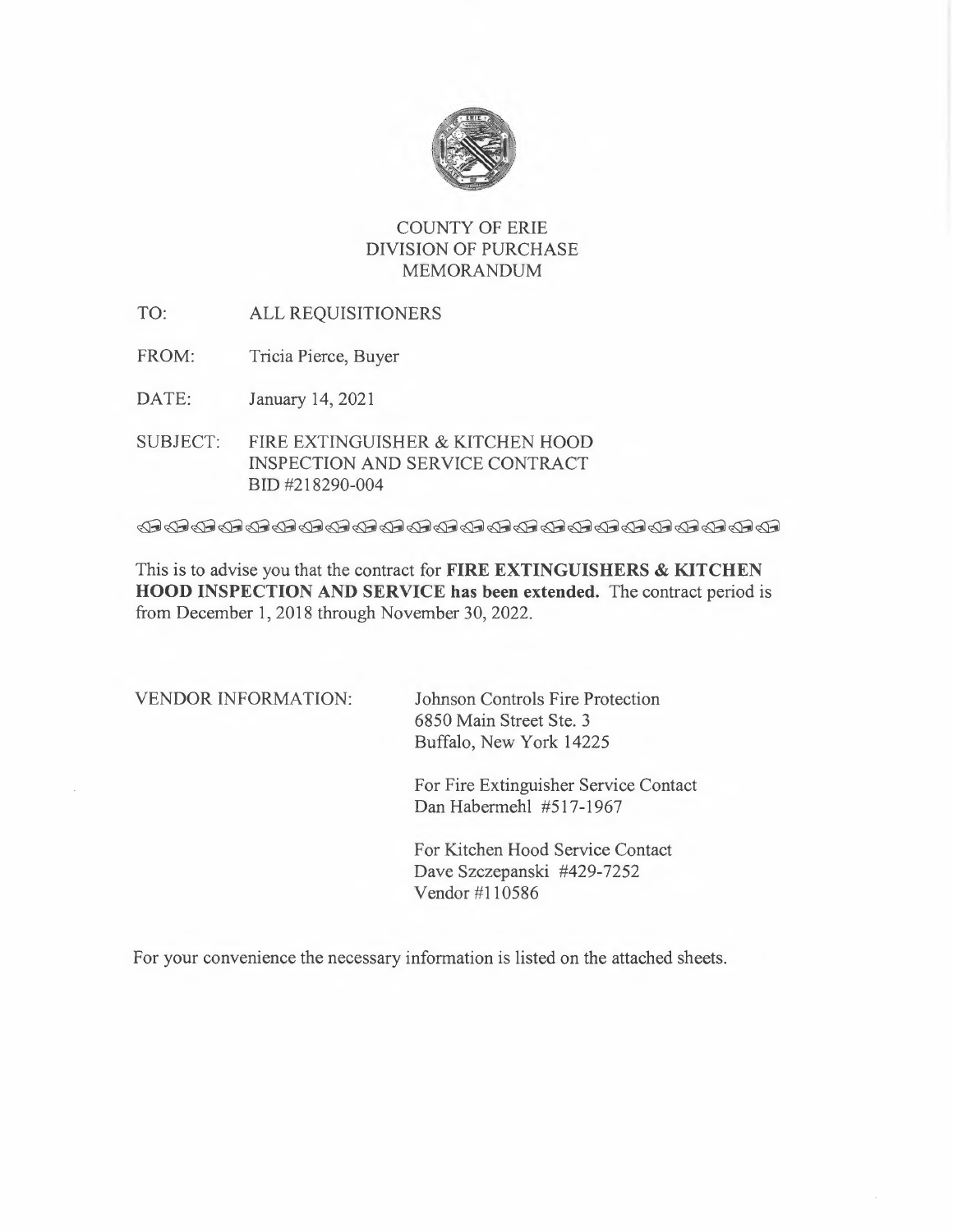### **Maintenance Specifications Fire Extinguisher Inspection / Services and Semi-Annual Kitchen Hood Inspections** *ò* **Services**

#### **ARTICLE** <sup>I</sup> **GENERAL**

**1001**  The services to be performed under this specification shall consist of furnishing all materials, labor, toots, and equipment necessary to provide inspection and complete maintenance of the equipment herein described. Full service shall include systematic inspections, maintenance to test, inspect, repair and or replace to comply with the latest edition of NFPA 10, Standard for Portable Fire Extinguishers. And IAW NFPA 17A Standard for Wet Chemical Extinguishing Systems

#### **ARTICLE** II **COMPETENCY OF BIDDER**

- **2001 The bidder shall have had a qualified service organization and licensed in the City of Buffalo and in active operation for a minimum of ten years.** The bidder shall have an established, certified fire and smoke alarm service agency, capable of performing all work described herein. **The contractor shall not**  subcontract with any person or entity to perform all or any part of the work to be performed. In **other words, it is required that all work being performed will be by direct employees of the Contractor.** The bidder shall furnish with his bid, a statement that he has in his employ and under his supervision, the necessary personnel, and organization, and that he possesses facilities located within the County of Erie, to properly fulfill all the services and conditions required under these specifications. Consideration will not be given to bids submitted by an individual, firm, or corporation who has established on former projects, either governmental or commercial, an unsatisfactory record of performance in connection with inspection or repair of the type of systems specified herein.
- **2002** Each bidder shall submit, at time of bid the number of the qualified service technicians to provide service. **Contractor must be certified to peñorm inspections within the City of Buffalo and Erie County.**
- **2003** The successful bidder must furnish at the tirrie of the bid opening, and attached to and made a part of his bid the following:
	- 1 . Names of any full time technicians now on the payroll of the bidder who are trained in the maintenance and repair of equipment fisted. Indicate for each person the number of years' experience servicing fire suppression equipment.
	- 3. References are required. List (3) three customers in Erie County who are currently employing the bidder for maintenance and service of Fire Extinguishers and fire suppression equipment.

**2004 The contractor's service personnel must be ICC/NAFED Certified Portable Fire Extinguisher Technicians and Ansul factory trained technicians. Documentation of**  required-certification-to-be-submitted-at-time-of-bid. Certifications-must-be-submitted to Erie **County ón an annual basis.**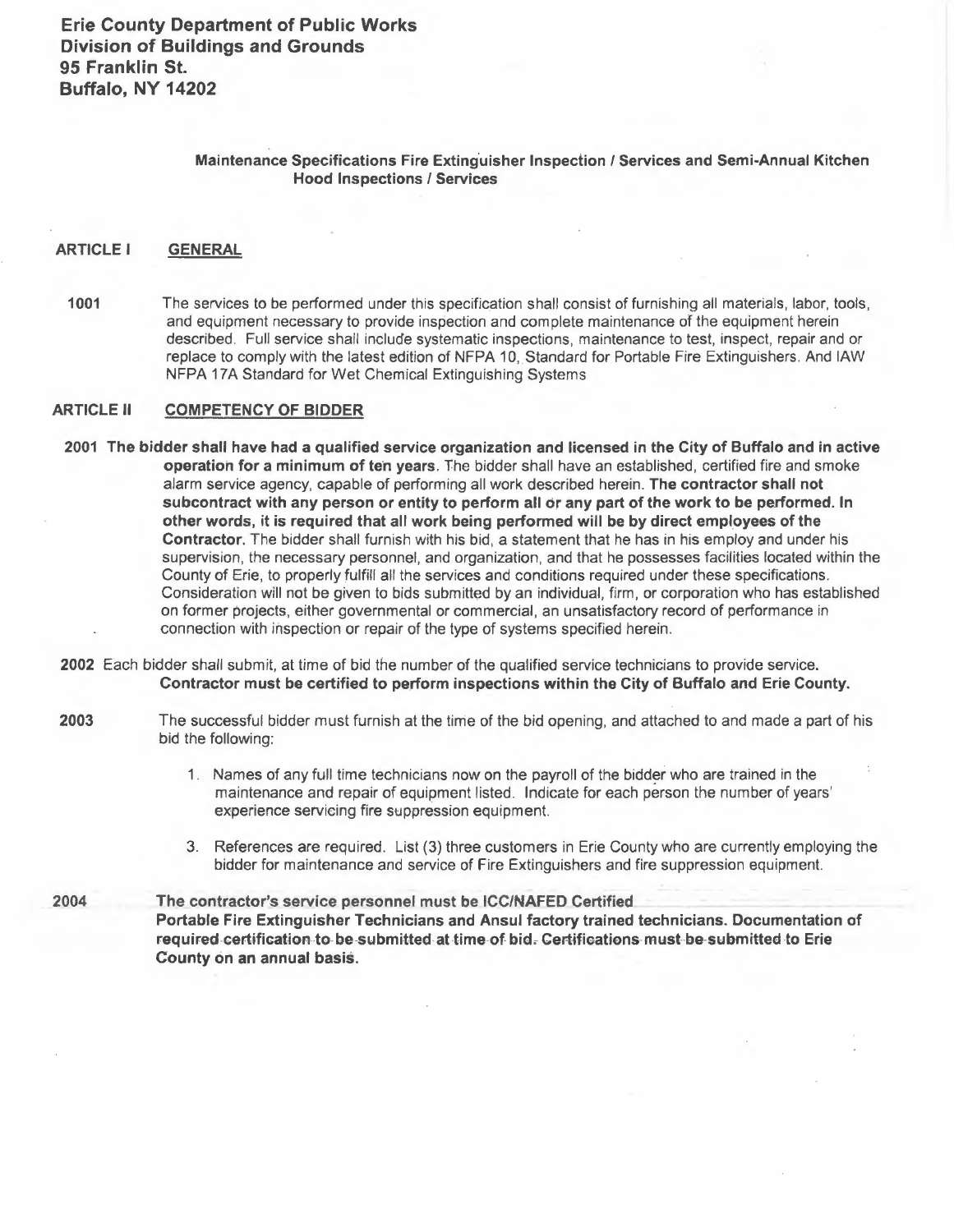#### **ARTICLE Ill Scope of Work Service Description and Requirements**

- **3001** Provide services for the annual inspection, maintenance, recharging, six (6) year maintenance, hydrostatic testing and required repairing of all fire extinguishers and Semi-annual Kitchen Hood Inspections in Erie County facilities. **The services shall be performed in accordance with the latest edition of NFPA 10, Standard for Portable Fire Extinguishers and NFPA 17A Standard for Wet Chemical Extinguishing Systems.**
- **3002** The contractor shall perform all services on site of the County facilities except the hydrostatic testing and recharging of fire extinguishers. Note: if any equipment is removed from site for service a replacement must be provided until the unit requiring service is returned.
- **3003** The contractor and Erie County shall mutually determine acceptable dates and times for the scheduled work to be completed prior to any services being performed. Contractor must contact the building manager of each facility prior to any service. The contractor shall schedule all service and testing work during normal business hours (7:00 AM to 3:00 PM), Monday through Friday, except for emergency service work. The contractor shall perform all fire extinguisher inspections, required six-year maintenance and hydrostatic testing during the months required at each facility. **The Contact and Count information listed in Article V.**
- **3004** Where portable fire extinguishers must be removed from the site for testing, recharge or repair, the contractor shall provide, at no cost to the County, adequate extinguisher units for protection until the correct extinguisher units are replaced. Temporary units shall be returned to the vendor when County owned extinguishers have been returned to their appropriate locations. Contractor shall provide all labor necessary to remove from buildings, load and transport extinguisher units for testing, service or recharge. Contractor shall also provide all labor to return extinguishers to their proper location any extinguisher unit removed for testing and recharge.

#### **Note:**

**Manager.** 

#### **Any new extinguishers to be Ansul/Sentry**

- **3005** During the first year of the service contract, the contractor shall develop A comprehensive site survey to include classification, ages, location and service history for use in tracking required maintenance for each device Survey to be submitted to the facility manager at time of inspection.
- **3006** All work performed by the contractor shall be documented in reports and Submitted to Erie County Department of Public Works Division of Buildings and Grounds. And one copy to be left with building manager upon completion of Inspection Any corrective work to bring the facility under compliance will Require a separate quote for approval from Erie County Buildings and Grounds. Listing cost for material and labor rates listed in Article VI and VII. **Certification of compliance on completion of repairs to be submitted to facility**
- **3007** Damages to equipment resulting from accidents, fire, storm, water, negligence by owner or by any reason beyond the contractors control other than fair wear and tear, shall not be the responsibility of the contractor.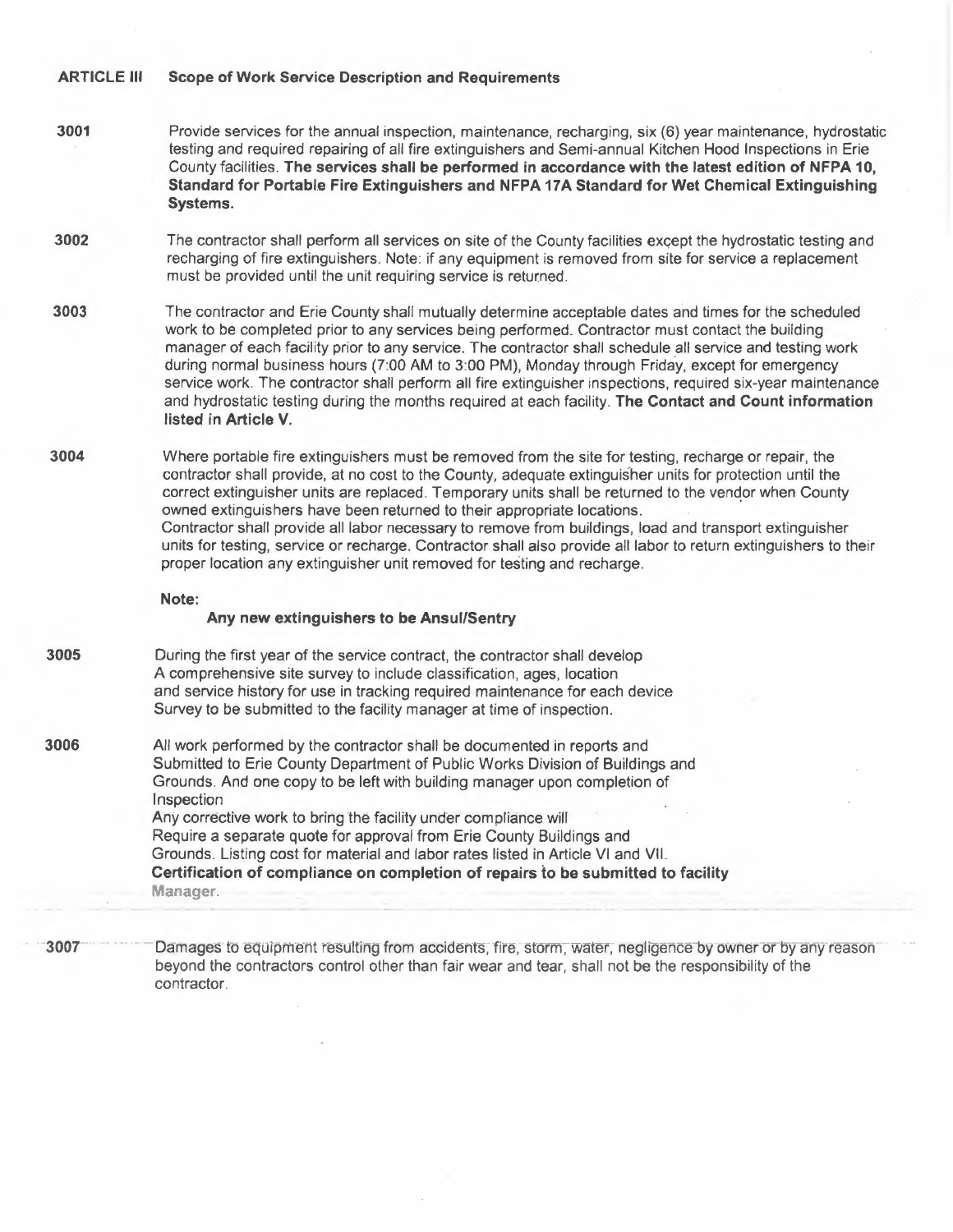**3008** Emergency Service shall be provided (24) twenty hours a day. Labor and travel Expenses incurred during emergency service calls outside of.normal business hours for the trade, shall be invoiced separately. Contractor shall provide a list of names and emergency telephone numbers that can be contacted for emergency service, nights, weekends and holidays

#### **ARTICLE IV FAILURE to COMPLY**

**4001** The County reserves the right to terminate (60 day written notice) at any time, for any reason, or suspend any part of the services described herein when conditions change, operation of a County facility reduced or discontinued or other similar circumstances take place. In the event of such termination suspension, payments for services shall suspend without penalty...

#### OWNER'S AGENTS

Erie County Department of Public Works Division of Buildings and Grounds 95 Franklin St. Room Buffalo, NY 14202

Any questions regarding this specification may be directed to Earl Zeeb @ 716-858-4991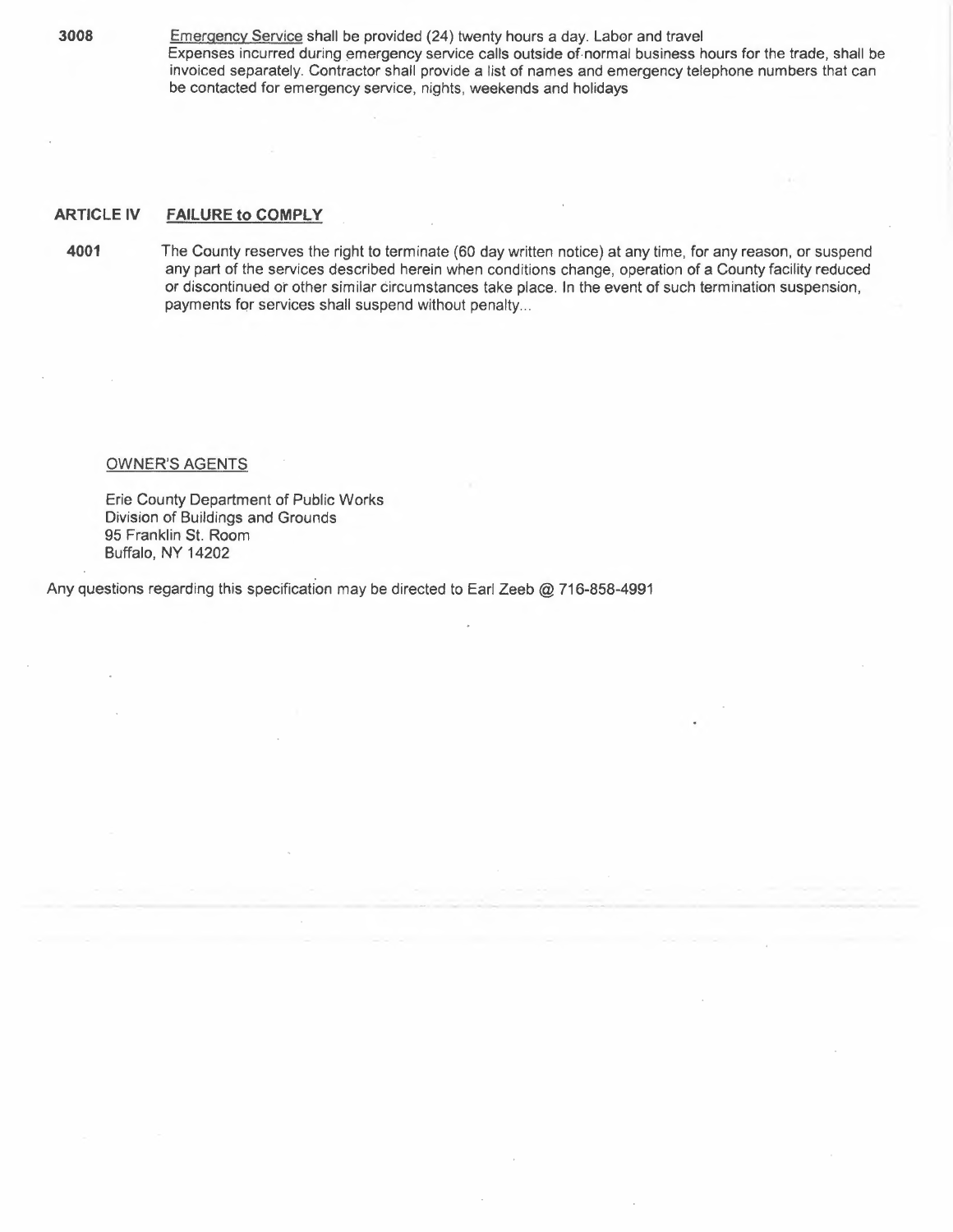| <b>Facility Listing Department of Public Works / Contact Numbers / Counts</b><br><b>ARTICLE V</b> |           |          |                            |
|---------------------------------------------------------------------------------------------------|-----------|----------|----------------------------|
| <b>Facility</b>                                                                                   | Contact # | Count    |                            |
| 95 Franklin St. Buffalo N.Y. 14202                                                                | 858-7793  | 110      |                            |
| 1 Niagara Plaza Buffalo N.Y. 14202                                                                | 858-7793  | 51       |                            |
| 25 Delaware Buffalo N.Y. 14202                                                                    | 858-8024  | 52       |                            |
| 92 Franklin Buffalo N.Y. 14202                                                                    | 858-8024  | 34       |                            |
| 77 W. Eagle Buffalo N.Y. 14202<br>(Kitchen Hood)                                                  | 858-8024  | 34<br>1  |                            |
| 110 Franklin St Buffalo N.Y.                                                                      | 858-8024  | 15       |                            |
| 134/120 W. Eagle Buffalo N.Y.                                                                     | 858-6368  | 35       |                            |
| Public Safety Campus Buffalo N.Y.                                                                 |           | 33       |                            |
| Youth Detention 870 E. Ferry Buffalo N.Y.<br>(Kitchen Hood)                                       |           | 21<br>1  |                            |
| 1500 Broadway Medical Mall Buffalo N.Y. 142012                                                    |           | 20       |                            |
| 3359 Broadway Fire Tower Cheektowaga N.Y. 14225                                                   | 681-7111  | 17       |                            |
| 608 William Buffalo N.Y. Buffalo N.Y. 14206                                                       |           | 27       |                            |
| Alden Mechanical Center 11494 Walden Ave. Alden N.Y.14004                                         | 937-5521  | 25       |                            |
| Clarence Highway (5105 Salt Rd. Clarence N.Y.14031)                                               | 759-8328  | 43       |                            |
| Harlem Highway (1080 Harlem Rd. Cheektowaga N.Y. 14227)                                           | 823-4286  | 37       |                            |
| 1084 Harlem Rd Cheektowaga N.Y. 14227                                                             |           | 6        |                            |
| Weights and Measures 2380 Clinton St. Buffalo N.Y. 14227                                          | 825-1310  | $15 -$   |                            |
| Hamburg Highway (50 West Ave. Hamburg N.Y.14075)                                                  | 646-1391  | 37       |                            |
| Aurora Highway (119 Ellicott Rd. West Falls N.Y. 14170)                                           | 652-0410  | 31       |                            |
| East Concord (9125 Sibley Rd. East Concord N.Y.14055)                                             | 592-9346  | 75       |                            |
| 9988 South Protection Rd Holland N.Y.14080                                                        | 592-9346  | $7 -$    |                            |
| Sign Shop (127 Cemetery Rd. Lancaster N.Y.14086)                                                  | 681-1016  | 6        |                            |
| <b>Holding Center 10/40 Delaware</b>                                                              | 858-6368  | 45       |                            |
| Erie County Correctional 11581 Walden Ave.<br>(Kitchen Hood)                                      | 937-5529  | 200<br>1 | $E_{KH} - 976$<br>$KH - 3$ |

 $\overline{\phantom{a}}$ 

 $\frac{1}{\sqrt{2}}$ 

 $\cdot$ 

 $\bar{\epsilon}$ 

 $\frac{1}{\sqrt{2}}$ 

--'---------- -- -- -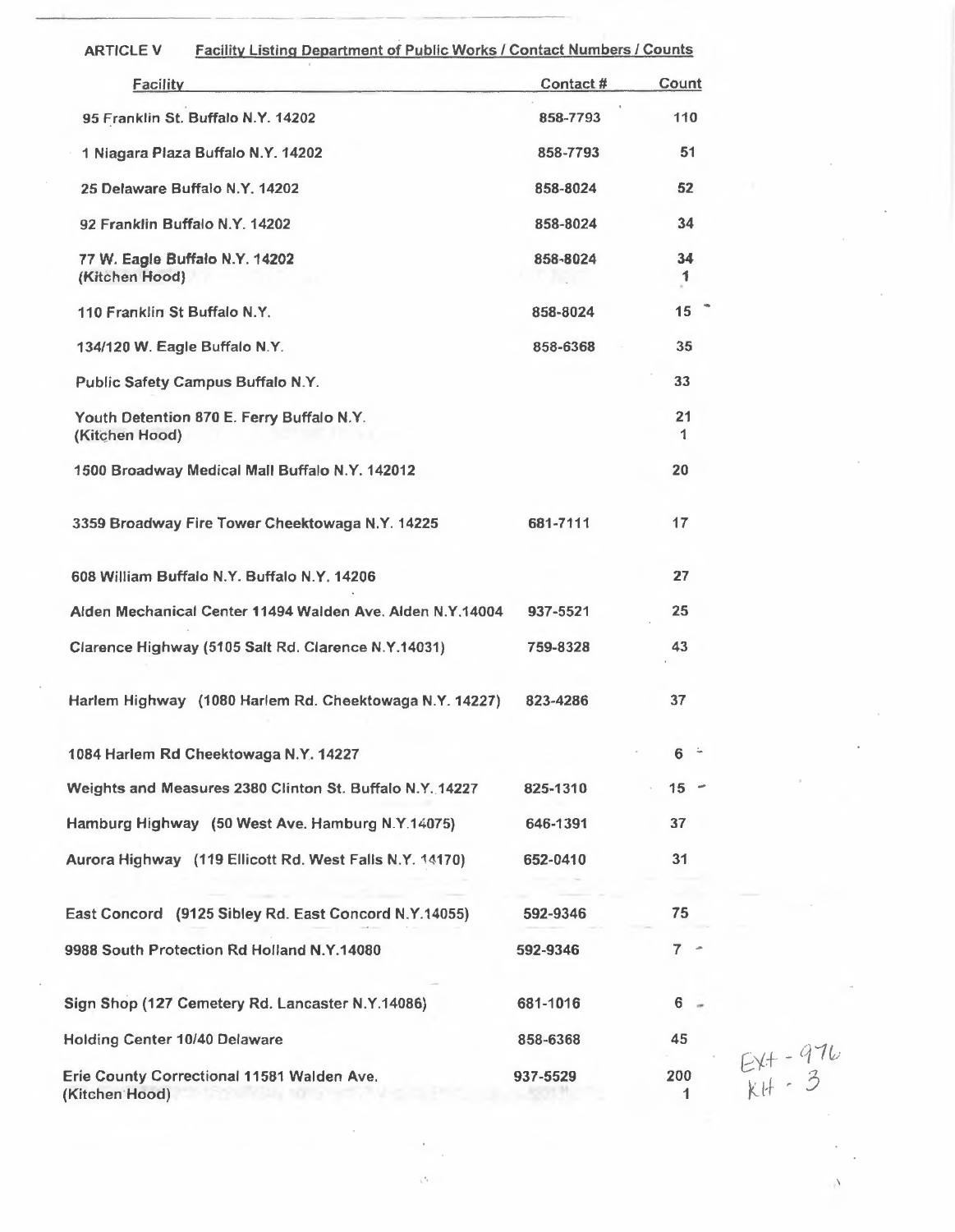Note: Counts are accurate as of 9/1/2018

Note: See Attachments for Parks Department and Erie County Sewer Department

Any Facilities added during the contract to be charged at the rates listed in Articles VI and VII

ARTICLE VI Pricing: Annual Service / 6 Yr. / Hydrostatic Test / New Extinguishers / Parts

| Annual Maintenance Fire Extinguisher / Unit | 52,50                                    |
|---------------------------------------------|------------------------------------------|
| <b>Minimum Service Charge</b>               | Lov sites with 15 ext or less<br>\$50,00 |
| 6 Year Maintenance                          | 12.00                                    |
| <b>Hydrostatic Test</b>                     | 525.00<br>$\theta$                       |
| Recharge Dry Chemical 2.5 Lb.               | 517.00                                   |
| Recharge Dry Chemical 5 Lb.                 | 7.00                                     |
| Recharge Dry Chemical 10 Lb.                | 7.00                                     |
| Recharge Dry Chemical 20 Lb.                | 7.00                                     |
| <b>Recharge K-Class</b>                     | 15.00                                    |
| <b>Recharge Pressurized Water</b>           | 7.00                                     |

**Extinguisher Service Parts** 

| .00  |
|------|
|      |
| 5.00 |
| .00  |
|      |
|      |
| 2.00 |
|      |
|      |

### **New Extinguishers**

| 2.5 Lb. DC             | 5.00                                               |
|------------------------|----------------------------------------------------|
| 5 Lb. DC               | . OO                                               |
| <b>10 Lb. DC</b>       | (0.00)                                             |
| 20 Lb. DC              |                                                    |
| 5 Lb. CO <sub>2</sub>  |                                                    |
| 10 Lb. CO <sub>2</sub> | 175.00                                             |
| 15 Lb. CO2             | \$205.00                                           |
| 20 Lb. CO <sub>2</sub> | 5330.00                                            |
| 5 Lb. Clean Agent      | 5.00                                               |
| 9 Lb. Clean Agent      | 235.00                                             |
| 13Lb. Clean Agent      | 375.00                                             |
| <b>K Class</b>         | 25.00                                              |
| <b>ARTICLE VII</b>     | <b>Pricing Kitchen Hood Inspection and Service</b> |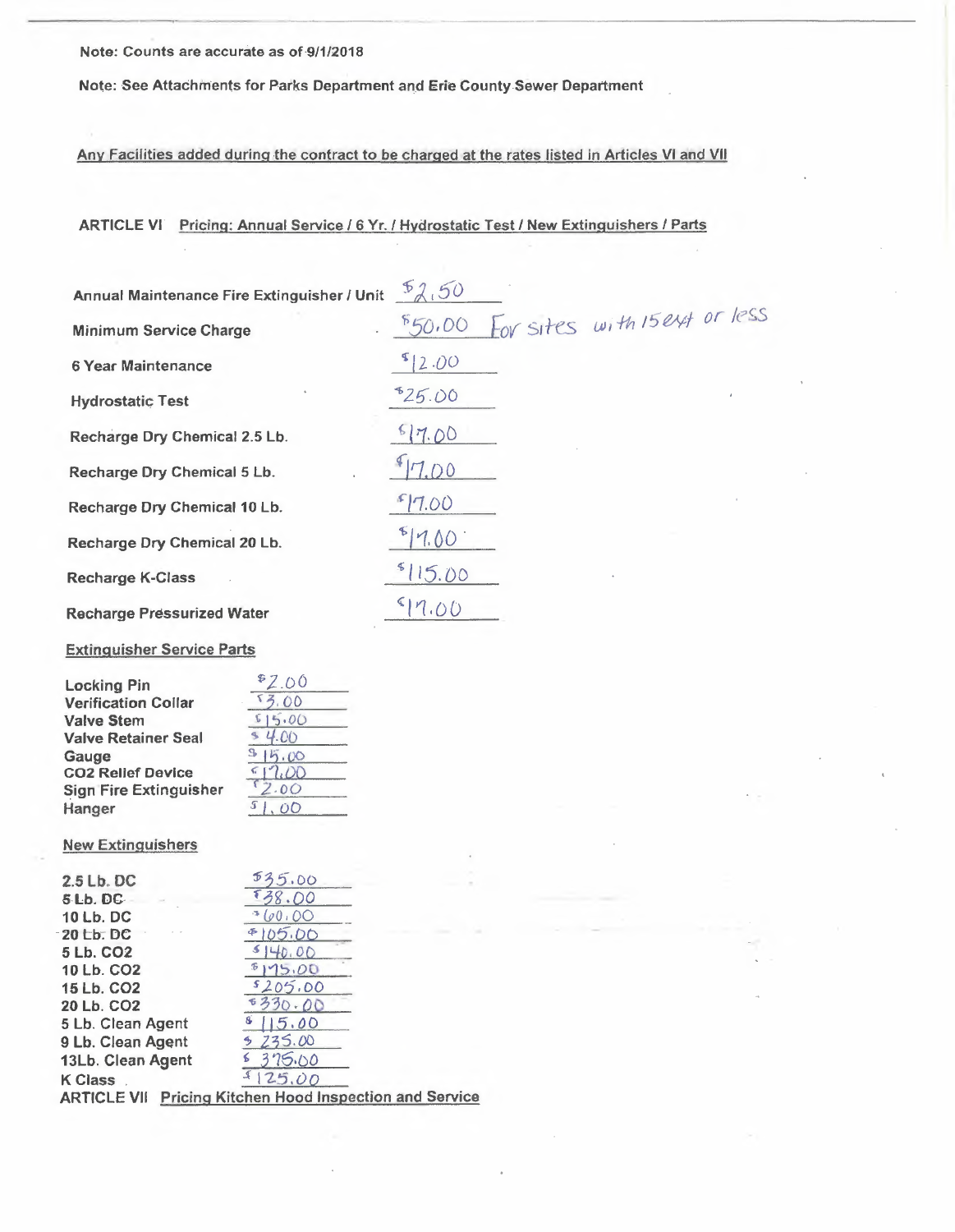**Semi-Annual Inspection Cylinder Inspection**  $\mathcal{C}$ . **Adjust Link Line**  $W_{c}$ **Replace Nozzle Nozzle Cleaning**  $N/C$ **Fusible Link**  $N/C$ **Blow off Cap Replace detection Line**  $\overline{\mathbb{C}}$ 12 Year Hydrostatic Test

 $\Delta$  $025.00$  $515,00$ 250.00  $20,00$ 

Any Charges for work not listed in this contract but related the Scope of this Contract to be charged at the

|                          | following Rates:<br>Extinguishers<br>ate $$70.00$ | Kitchen Huats |
|--------------------------|---------------------------------------------------|---------------|
| <b>Hourly labor Rate</b> |                                                   | 5105.00       |
| <b>Overtime Rate</b>     | $^{8}$ [05.00                                     | 8157.50       |
| <b>Holiday Rate</b>      | 5140.00                                           | 1210.00       |
| <b>Travel Rate</b>       |                                                   |               |

Note : If there are any charges that may be applicable and not listed in Article VI and VII, Contractor to  $\bullet$ provide description and list applicable costs.

#### **ARTICLE VIII Payments**

Payments will be in arrears upon submission of completed service inspection reports and invoices

#### **Attachments:**

Erie County Parks Department

Erie County Sewer Department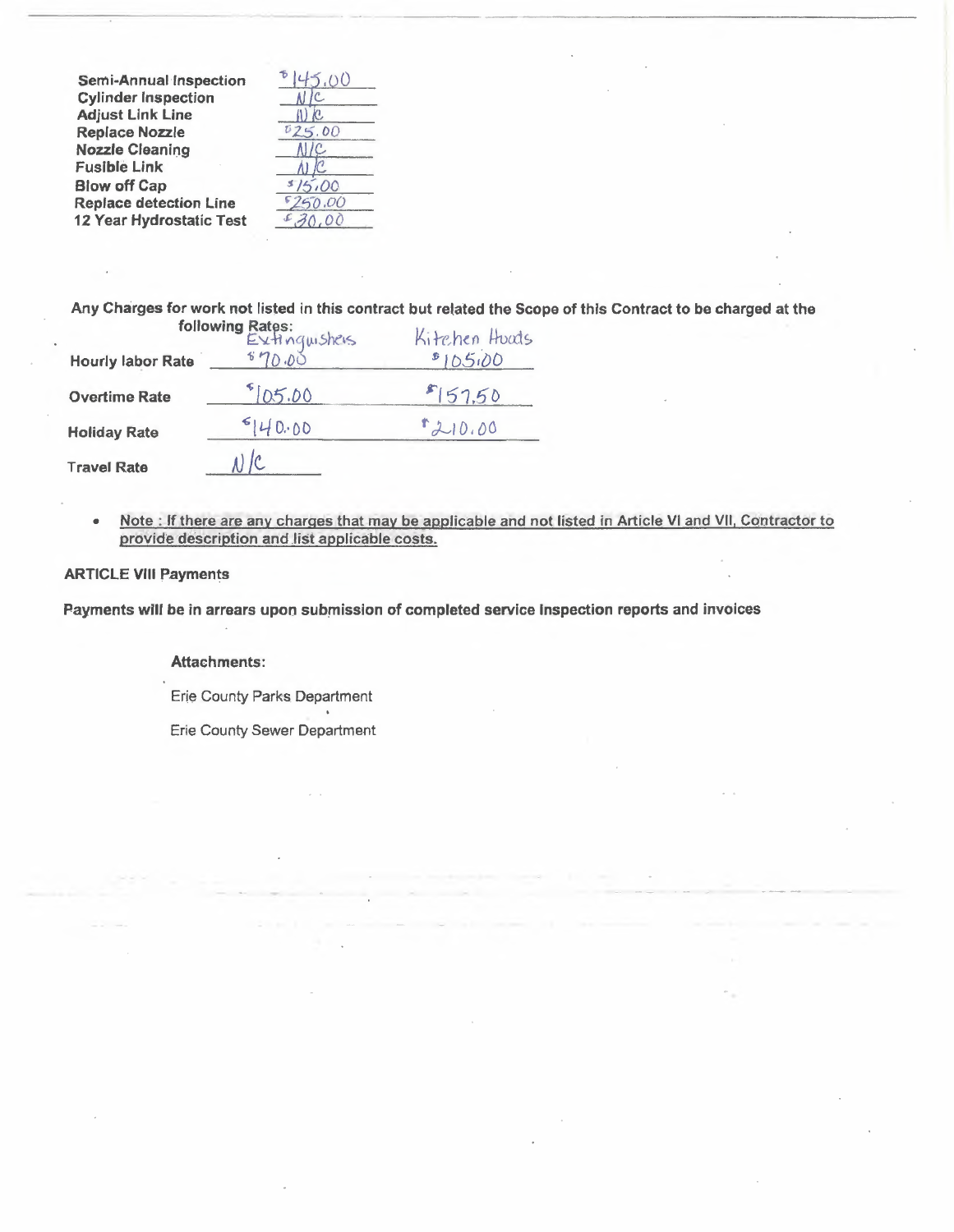# **PARKS DEPARTMENT- FIRE EXTINGUISHERS/ LOCATIONS**

--------- ----- --

| PARK/LOCATION                                  | <b>CONTACT#</b> | <b>COUNT</b>    |  |
|------------------------------------------------|-----------------|-----------------|--|
|                                                |                 |                 |  |
| 2220 Como Park Blvd. Lancaster, NY 14086       | 844-1484        | 26              |  |
| <b>COMO PARK</b>                               |                 |                 |  |
| 1 Ellicott Creek Dr. Tonawanda, NY 14150       | 844-1484        | 12              |  |
| <b>ELLICOTT CREEK PARK</b>                     |                 |                 |  |
| 1711 Girdle Rd. Elma, NY 14059                 | 468-3971        | 17              |  |
| <b>ELMA MEADOWS GOLF COURSE/PARK</b>           |                 |                 |  |
| 2084 Emery Rd. South Wales, NY 14139           | 604-2496        | 25              |  |
| <b>EMERY PARK</b>                              |                 |                 |  |
| 3781 Main St. Amherst, NY 14226                | 468-3971        | 12              |  |
| <b>GROVER CLEVELAND GOLF COURSE</b>            |                 |                 |  |
| 796 Niagara St. Tonawanda, NY 14150            | 844-1484        | 6               |  |
| <b>ISLE VIEW PARK</b>                          |                 |                 |  |
| 7676 Old Lakeshore Rd. Derby, NY 14047         | 604-2496        | 4               |  |
| <b>WENDT BEACH</b>                             |                 |                 |  |
| 6121 Chestnut Ridge Rd. Orchard Park, NY 14127 | 604-2496        | 37              |  |
| <b>CHESTNUT RIDGE PARK</b>                     |                 |                 |  |
| 9674 Foote Rd. Glenwood, NY 14069              | 604-2496<br>11  |                 |  |
| <b>SPRAGUE BROOK PARK</b>                      |                 |                 |  |
| 11929 Warner Gulf Rd., East Concord, NY 14055  | 8<br>481-7693   |                 |  |
| <b>BUREAU OF FORESTRY</b>                      |                 |                 |  |
| 44 Parkview Rd. Akron, NY 14001                | 844-1484        | $\frac{18}{18}$ |  |
| <b>AKRON FALLS PARK</b>                        |                 |                 |  |
|                                                | $EY + -170$     |                 |  |

 $\bar{z}$ 

 $\epsilon$ 

 $\sim$ 

 $\bar{\mathcal{A}}$